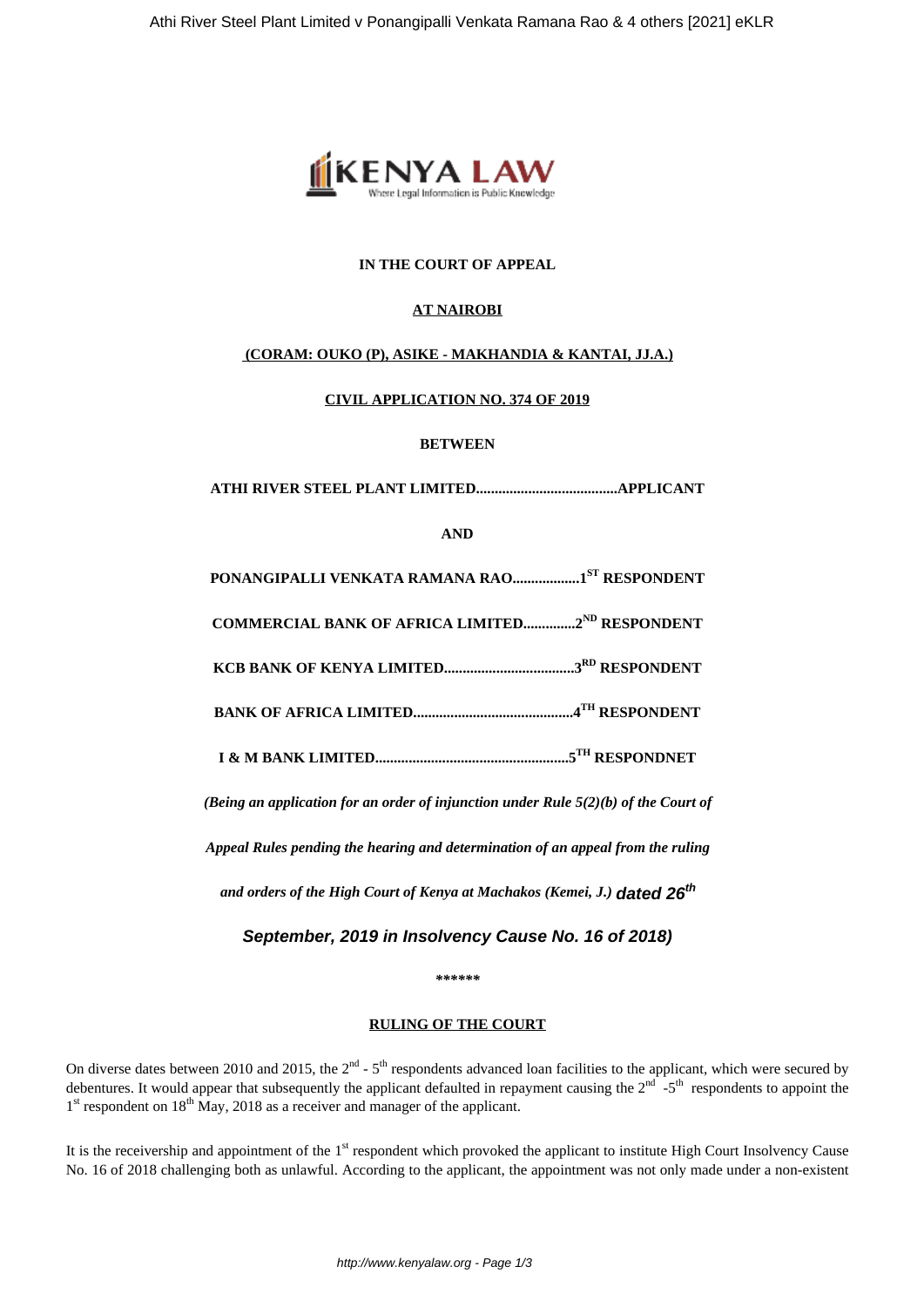### Athi River Steel Plant Limited v Ponangipalli Venkata Ramana Rao & 4 others [2021] eKLR

statute, the repealed Companies Act, but was also not recognized in the current applicable law, the Insolvency Act, 2015. What was more, the applicant alleged that contrary to the provisions of the Insolvency Act, the  $1<sup>st</sup>$  respondent was not running the applicant as a going concern but had instead shut down its production and stopped sales. As far as the applicant was concerned, the respondents conduct was calculated to ground it and the sale of its assets at an undervalue.

Towards that end, the applicant, in a motion dated  $20<sup>th</sup>$  July, 2018, sought a number of interim and final orders, including an injunction to restrain the respondents from selling and/or disposing of the applicant's assets; and an injunction restraining the  $1<sup>st</sup>$ respondent from acting as the receiver/manager of the applicant.

In response, the respondents contended that as at June, 2017, the applicant was indebted to them to the tune of over 6.45 billion; that due to the applicant's default, the respondents' were left with no option but to appoint the receiver manager; and that the appointment was above board, done in accordance with the debentures.

Kemei, J. by a ruling dated  $26<sup>th</sup>$  September, 2019 found that the 1<sup>st</sup> respondent's appointment was in line with the debentures and that there was no evidence of the 1<sup>st</sup> respondent disposing of the applicant's assets. In the end, save for directing that the applicant's board of directors were at liberty to propose a voluntary arrangement with the applicant's creditors, the learned Judge dismissed the other prayers.

Aggrieved by this, the applicant instituted the instant motion for an interim injunction under **Rule 5(2)(b)** of this Court's Rules; to restrain the respondents, whether by themselves or their agents, from disposing of or alienating its properties, equipment, assets or stock of any nature, pending the hearing and determination of the appeal, Civil Appeal No. 592 of 2019, against the impugned ruling.

The applicant argued that the appeal raised arguable points as set out in the memorandum of appeal; and that there was real and imminent danger of its assets, valued at over Kshs.10 billion being disposed of by the respondents thereby rendering the appeal nugatory. Further, the applicant would be deprived of its property through an unlawful process and invalid debentures. In any event, the applicant urged that any prejudice which may be occasioned to the respondents on account of the injunction could be compensated by way of damages.

On the respondents' part, it was contended that the applicant did not deserve the injunctive relief since, firstly, it had admitted having defaulted in its loan repayment obligations. Moreover, the respondents were of the view that issuance of the injunction would inflict greater hardship to them than the applicant; that the  $2<sup>nd</sup>$  respondent had already invested over 1.24 billion to revive the operations in the applicant's steel plant and therefore an injunction would bring the revived operations to a halt.

Secondly, they have argued that the appeal was frivolous for the reason that the applicant's claim was based on a misconception of the law; that is, that the  $2<sup>nd</sup> - 5<sup>th</sup>$  respondents could not appoint the 1<sup>st</sup> respondent as a receiver as had been agreed by the parties in the debentures.

In order for this Court to exercise its discretionary jurisdiction under **Rule 5 (2) (b),** the applicant should satisfy us, firstly, that the appeal is arguable and, secondly, that the appeal, if successful, would be rendered nugatory unless the injunction is granted. See **Juanita Adhiambo Otieno (Suing on behalf of the Estate of Solomon Ochieng Oyoko (Deceased)) vs. Martin Ouma Okumu & 2 others** [2021] eKLR

Without making definitive findings on the merits of the appeal, we are doubtful of its arguability. The applicant has not disputed the fact that it owed the  $2^{nd}$  -  $5^{th}$  respondents colossal amounts of money in banking facility, just as it has not denied defaulting in the repayment. See **Bio Corn Products (EPZ) Ltd vs. Diamond Trust Bank Kenya Ltd**. [2020] eKLR. Further, the applicant did not deny that the debentures in issue were the securities for the loan facilities.

Equally, we are not satisfied that the applicant has demonstrated the nugatory aspect. The receivership and appointment of the  $1<sup>st</sup>$ respondent took place on 18<sup>th</sup> May, 2018. The respondents have averred, without rebuttal, that a lot of restructuring has been undertaken. Besides, the injunction sought, if granted, would have a mandatory effect of reversing the receivership of the applicant and ultimately disposing of the appeal. We are not prepared to take that route at this stage. See **African Safari Club Limited vs. Commissioner of Police & 6 others** [2013] eKLR. In the circumstances of this case, it would be prudent for the parties to